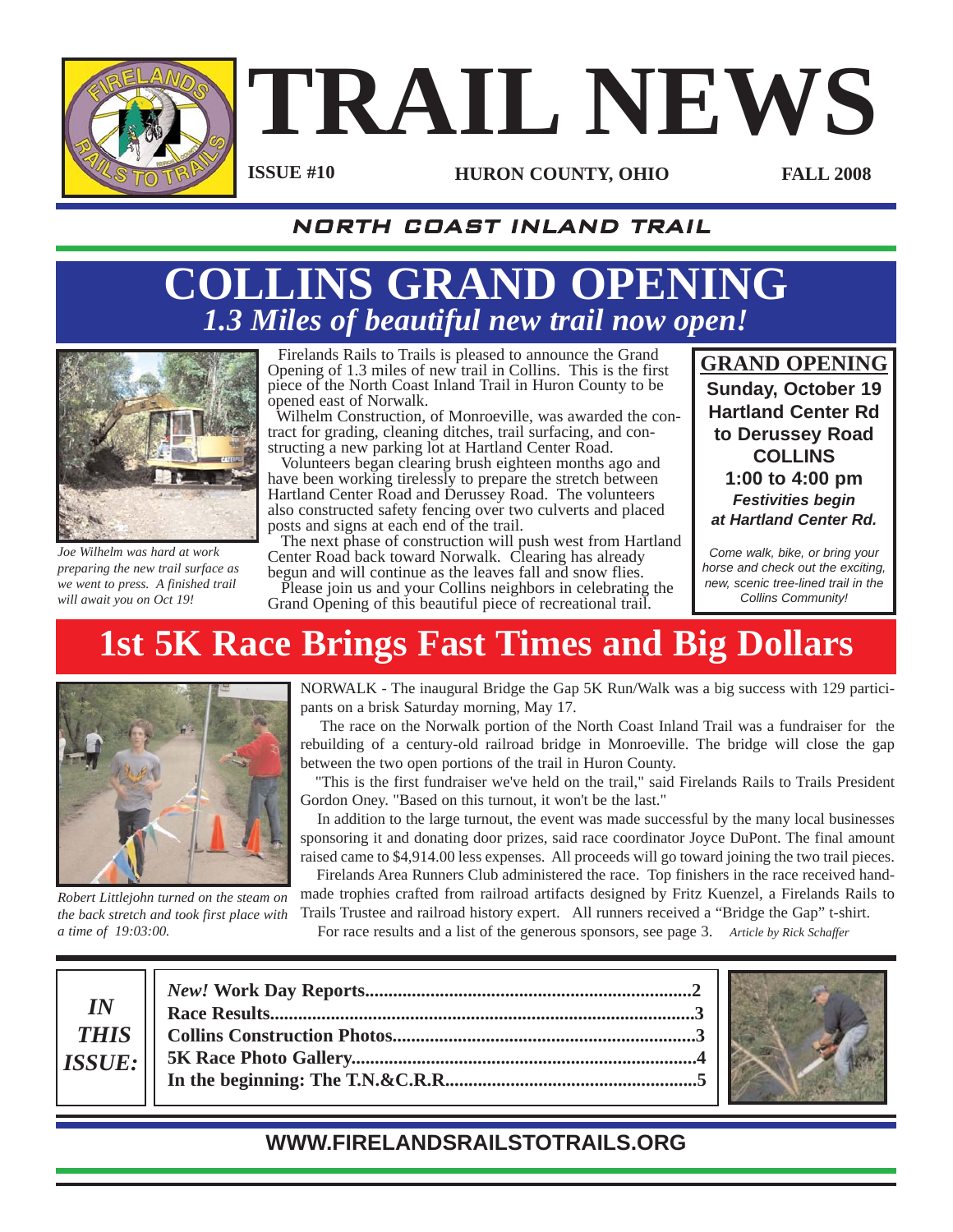### **WORK DAY REPORTS... a review of our progress!**

*Work Days are held every first Saturday and every third Sunday of each month. Volunteers meet at specified locations on the trail to perform a variety of tasks and complete various projects. Good planning and great participation lead to big progress and a good time had by all. All work day announcements are done via email the week before. To get involved, sign up for email notification, pick a work day that interests you, then simply show up! Photos by Colleen & Stan Bernhardt, Fritz Kuenzel, Gordon Oney, and Joe Mantey.*

**April 5:** Step one in converting an abandoned industrial corridor into a recreational trail is to clear back the brush and debris enough to see what we have to work with. Over a dozen volunteers met at Collins to scout out the future trail in preparation for surveying and drawing up specifications. On the same day, volunteers worked west from Collins to clear brush toward Medusa Road. This was the first time work had been performed in this area and those present enjoyed the new scenery. Compare this photo with picture #5 on page three!





**April 20:** Volunteer Matt Bernhardt stares in disbelief at the trash just pulled out of the woods..... Volunteers from Firelands Rails to Trails spent half a day in Monroeville picking up miscellaneous junk along the recently opened trail as part of their Earth Day 2008 contribution. In their continual effort of converting the former abandoned industrial corridor into the North Coast Inland Trail, members of the group rounded up 22 tires, 16 bags of trash, 2 old bicycles, one too many oil filters, several chairs, metal scraps, and even a satellite dish in just over a quarter mile of trees bordering the trail near Rt 547.



**May 3:** Trees and tall brush were removed from the ditch just west of Halfway Road. The "two track" as seen here has been sprayed and will soon be removed to and create a smooth trail.



**May 16:** Sixty (count 'em!) loads of dirt were brought in to raise "the dip" just west of North West Street. The goal was to raise and smooth the area of trail over the culvert. Mark Haynes (right) stepped in quickly and smoothed the fresh limestone to create an ideal running surface for our first 5K Race. A huge thanks to Mark!





**June and July:** Ever resourceful and inspired by the loads of scrap found along the right of way, FRTTI Volunteers filled truck after truck of scrap metal tie plates and other trash. Proceeds from the scrap drive will go toward the "Close the Gap Fund". To date, FRTTI has amassed over \$2,000.00 in scrap sales in 2008!

**June 22:** Volunteers performed erosion control at the double arch stone viaduct by installing railroad ties. **July 20:** New benches were installed under the leadership of Joe and Andrew Missler. Low branches were trimmed.



**July 4:** FRTTI participated in the Norwalk 4th of July Parade with bikers, walkers and Doug Jaqua's Classic Whippet.





**Aug 17:** Wilhelm Construction began work at Collins. **Aug 23-24:** Volunteers began fence work at Collins. **Aug 30:** Freshman Students from Oberlin College cut brush on the west side of Collins (above and left) **All Summer:** Steve Siesel, Stan Bernhardt, Fritz Kuenzel, Paul Douglas cut all the grass. Meanwhile, Lisa Wendt applied for a grant from the National Trails Foundation to rebuild the Meggison Creek Bridge.

*"Nothing will ever be attempted, if all possible objections must be first overcome." Samuel Johnson, 1759.*



#### **2** NORTH COAST INLAND TRAIL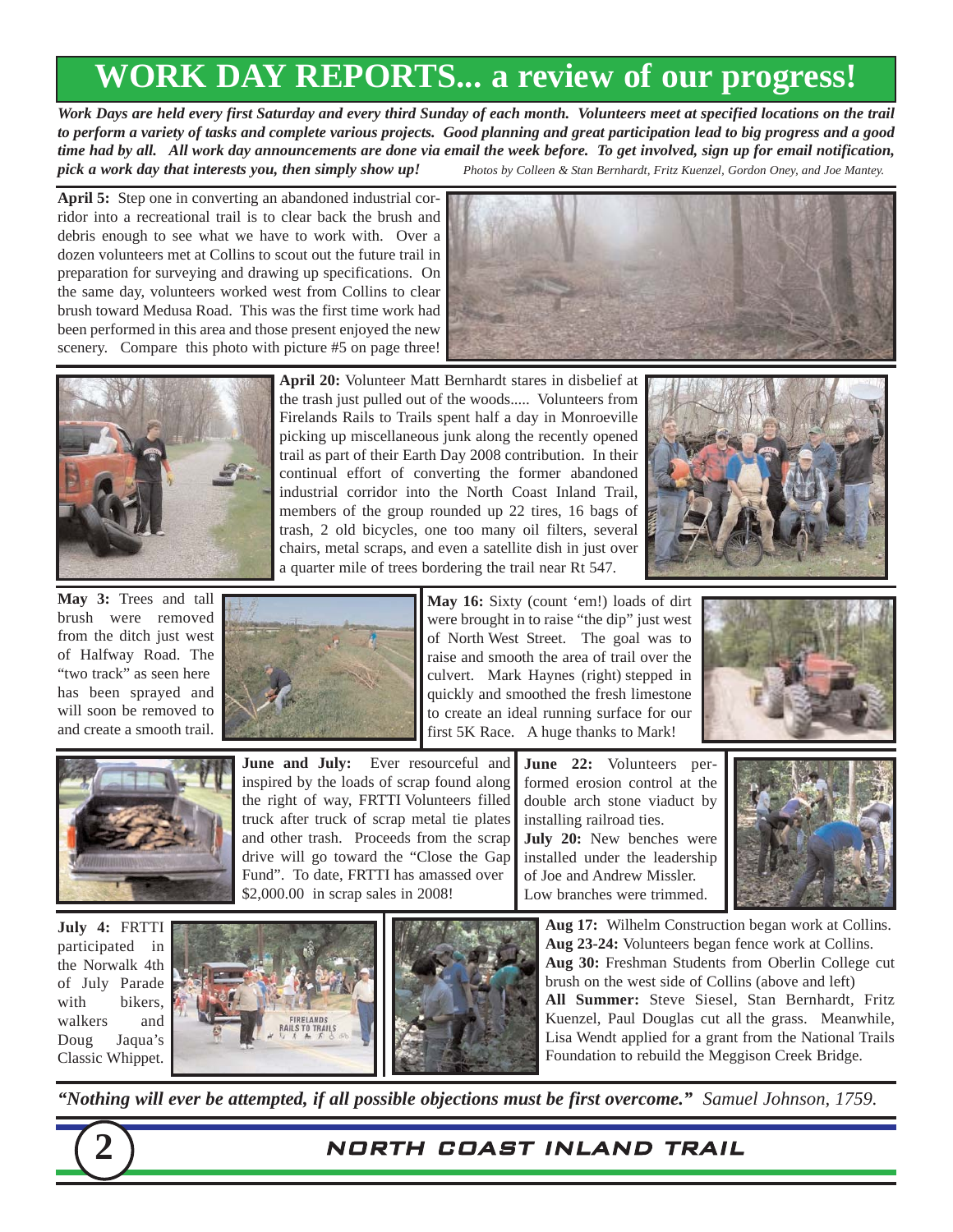### **5K RACE RESULTS & SPONSORS**

|                              |          |                 |                    |          |                 |                               |          |                 | Perkins restaurant                 |
|------------------------------|----------|-----------------|--------------------|----------|-----------------|-------------------------------|----------|-----------------|------------------------------------|
| <b>Overall Male Winner</b>   |          |                 | Female 25-29       |          |                 | <b>Male 45-49</b>             |          |                 | <b>Underground Utilities</b>       |
| Robert Littlejohn            | 19:03:00 |                 | Amy Cull           | 26:01:00 | 1st             | Kevin Ryan                    | 20:32:00 | 1st             | Lawrence McGlinchy, P.E., P.S.     |
| <b>Overall Female Winner</b> |          |                 | Janie Frisch       | 26:05:00 | 2 <sub>nd</sub> | Dan Moyer                     | 22:00:00 | 2 <sub>nd</sub> | Owens Law Firm                     |
| Mara Lee Beebe               | 20:52:00 |                 | Sarah Hartlaub     | 28:22:00 | 3rd             | Bob Wagner<br>23:35:00        |          | 3rd             | <b>Balduff's Carpet</b>            |
| <b>Overall Male Walker</b>   |          |                 | Male 30-34         |          |                 | Female 45-49                  |          |                 | Lake Erie Construction Co.         |
| Joe Grof                     | 39:53:00 |                 | Abe Helmstetter    | 22:16:00 | 1st             | <b>Sherry Volz</b>            | 26:22:00 | 1st             | Mike Adelman, Huron County         |
| <b>Overall Female Walker</b> |          |                 | Dave Krueger       | 24:30:00 | 2 <sub>nd</sub> | Mary Davis                    | 26:26:00 | 2 <sub>nd</sub> | Commissioner                       |
| Melanie Grof                 | 39:52:00 |                 | Jason Cross        | 24:47:00 | 3rd             | Patty Moyer                   | 27:38:00 | 3rd             | Berry's Restaurant                 |
| Male 13 & Under              |          |                 | Female 30-34       |          |                 | <b>Male 50-54</b>             |          |                 | Gardner's Supervalu                |
| Nate Good                    | 23:22:00 | 1st             | Colleen Onev       | 25:51:00 | 1st             | John Gross                    | 20:39:00 | 1st             | Domino's Pizza                     |
| Nathan Nash                  | 23:24:00 | 2nd             | Camie Bomar        | 26:41:00 | 2nd             | <b>Bill Alford</b>            | 23:52:00 | 2nd             |                                    |
| <b>Brandon Seifker</b>       | 25:03:00 | 3rd             | Veronica Feicks    | 34:46:00 | 3rd             | <b>Bill Schaefer</b>          | 26:03:00 | 3rd             | Tom & Lisa's Gulf Inn              |
| Female 13 & Under            |          |                 | Male 35-39         |          |                 | Female 50-54                  |          |                 | <b>Excel Bike and Fitness</b>      |
| <b>Ashley Dellinger</b>      | 23:32:00 | 1st             | Derek Mathieu      | 19:19:00 | 1st             | Kris Hiltv                    | 26:04:00 | 1st             | The Lapatea                        |
| Katie Jackson                | 28:20:00 | 2 <sub>nd</sub> | Chris Feyedelem    | 21:23:00 | 2nd             | Kathy Yaussy                  | 31:26:00 | 2nd             | <b>Fisher Titus Medical Center</b> |
| Zura Webb                    | 38:47:00 | 3rd             | Rob Good           | 22:46:00 | 3rd             | <b>Cathy Siwek</b>            | 31:43:00 | 3rd             | Nobil's Sport and Trophy           |
| <b>Male 14-19</b>            |          |                 | Female 35-39       |          |                 | Male 55-59                    |          |                 | Kramer's Market                    |
| Randall Littlejohn           | 22:34:00 | 1st             | Vickie Feyedelem   | 21:11:00 | 1st             | Dave Wallingford              | 20:55:00 | 1st             | National City Bank, Monroeville    |
| Josh Good                    | 27:06:00 | 2 <sub>nd</sub> | Shanna Keefer      | 28:12:00 | 2 <sub>nd</sub> | <b>Bob Tuneberg</b>           | 24:24:00 | 2 <sub>nd</sub> | Home Savings and Loan              |
| Female 14-19                 |          |                 | Dawn Gauman        | 28:58:00 | 3rd             | John Flickinger               | 26:48:00 | 3rd             | Sherri's Coffeehouse               |
| Ashley Smith                 | 24:15:00 | 1st             | <b>Male 40-44</b>  |          |                 | Female 60-64                  |          |                 | Pean's Pizza, Subs & Sudz          |
| Hannah Riley                 | 34:09:00 | 2nd             | David Sloan        | 21:08:00 | 1st             | Margaret Lonz                 | 44:20:00 | 1st             | Peacock Water                      |
| Nikki Hall                   | 37:52:00 | 3rd             | <b>Brvan Tatar</b> | 22:51:00 | 2 <sub>nd</sub> | <b>Male 70-74</b>             |          |                 | <b>Beauty Vault</b>                |
| Female 20-24                 |          |                 | Darin Carlson      | 23:33:00 | 3rd             | Larry McGlinchy               | 51:41:00 | 1st             | Croghan Bank                       |
| Kelsey Keller                | 25:05:00 | 1st             | Female 40-44       |          |                 |                               |          |                 |                                    |
| Male 25-29                   |          |                 | Robyn Schaffer     | 32:04:00 | 1st             | <b>CONGRATULATIONS TO ALL</b> |          |                 | Easy Trip Gas Station, Monroeville |
| Joe Hicks                    | 19:22:00 | 1st             | Beth Loughridge    | 32:42:00 | 2 <sub>nd</sub> | <b>OUR PARTICIPANTS!</b>      |          |                 | Subway, Monroeville                |
| Vinnie Beebe                 | 20:24:00 | 2nd             | Mary Ivory         | 34:27:00 | 3rd             |                               |          |                 | Jeff Colvin                        |
| Joe Binkley                  | 21:41:00 | 3rd             |                    |          |                 |                               |          |                 | Kenilee Lanes                      |

### **TRAIL CONSTRUCTION IN COLLINS**









Wilhelm Construction personnel performed heavy grading, ditch clearing and worked their way through the jungle which obscured the former railroad corridor (above) as volunteers from Firelands Rails to Trails erected fences and prepared the trail for opening day: *1) Brush cutters head into the fog and mess in early 2008. 2) Holes are drilled for the fence posts east of Hartland Ctr. 3) Fencing completed over one of the ancient culverts.*

*4) Posts are set at Old Woman Creek near Derussey Road. The large sandstone slabs were part of the original 1851 abutments and had to be removed prior to post installation! 5) The fence takes shape over Old Woman Creek. 6) A few of the dedicated volunteers take a short break.*



*SPECIAL THANKS TO OUR SPONSORS:* R.S. Hanline and Co.





#### *Our Mission*

Firelands Rails to Trails, Inc., (FRTTI) is dedicated to completing the Huron County section of the North Coast Inland Trail. FRTTI will develop, maintain, and operate the trail on behalf of the owner group for the benefit of all citizens and visitors to the area. FRTTI will work to earn the support of citizens, organizations, and businesses by making the best use of their expertise, equipment, materials, labor, and financial contributions. *As resolved by the Board of Trustees, July 2008* 

HURON COUNTY'S RECREATIONAL TRAIL **3**

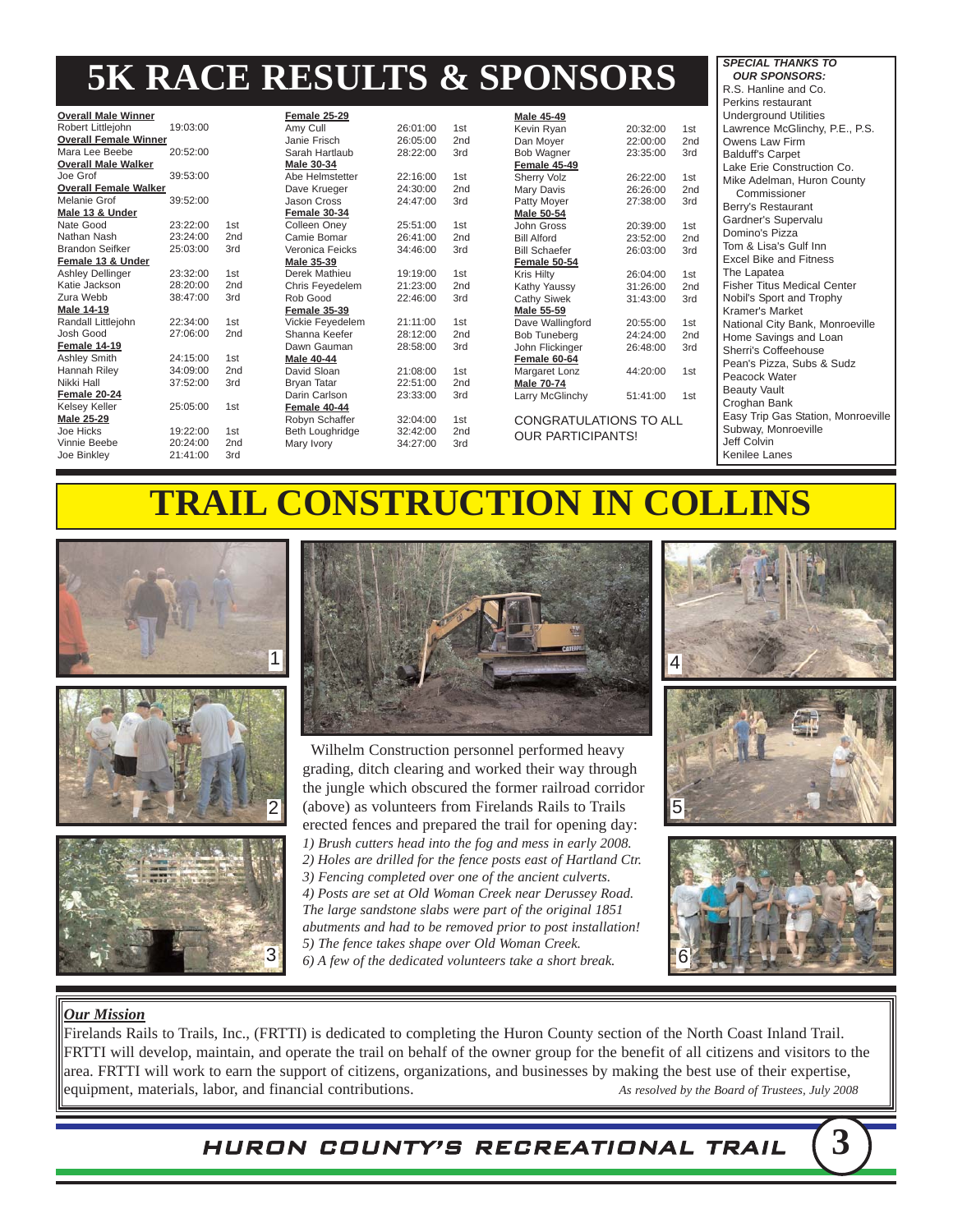### **5K RACE A BIG SUCCESS**

*The first ever 5K Race on the North Coast Inland Trail was great fun and a huge success thanks to our many sponsors and volunteers. FRTTI Trustee Joyce Dupont went above and beyond in race day promotions, runner sign ups, acquiring sponsors, and race day organization. Thanks to Joyce's efforts, and the FRTTI Board of Trustees, the 5K went smoothly and created more awareness of the new trail.*



*OTHER NEWS:* **BELLEVUE, SANDUSKY COUNTY, AND THE NLGWRT**

**FRTTI Trustees** held a meeting at the **Bellevue Rec Center** on Tuesday, Sept. 2 to create trail awareness on our west end. Another Power Point presentation is planned for Norwalk later this year. Further west, **Sandusky County Park District** continued work on the brand new Fremont-Lindsey-Elmore portion of the NCIT which is scheduled to open this fall. Visit www.scpd-parks.org for details. **New London Greenwich Rail Trail Inc.** has been officially formed and is in negotiations with W&LE Railway to acquire 7.8 miles of former railroad between the two towns. You can support their efforts immensely by becoming a member at: www.newlondongreenwichrailtrail.org

#### **4** NORTH COAST INLAND TRAIL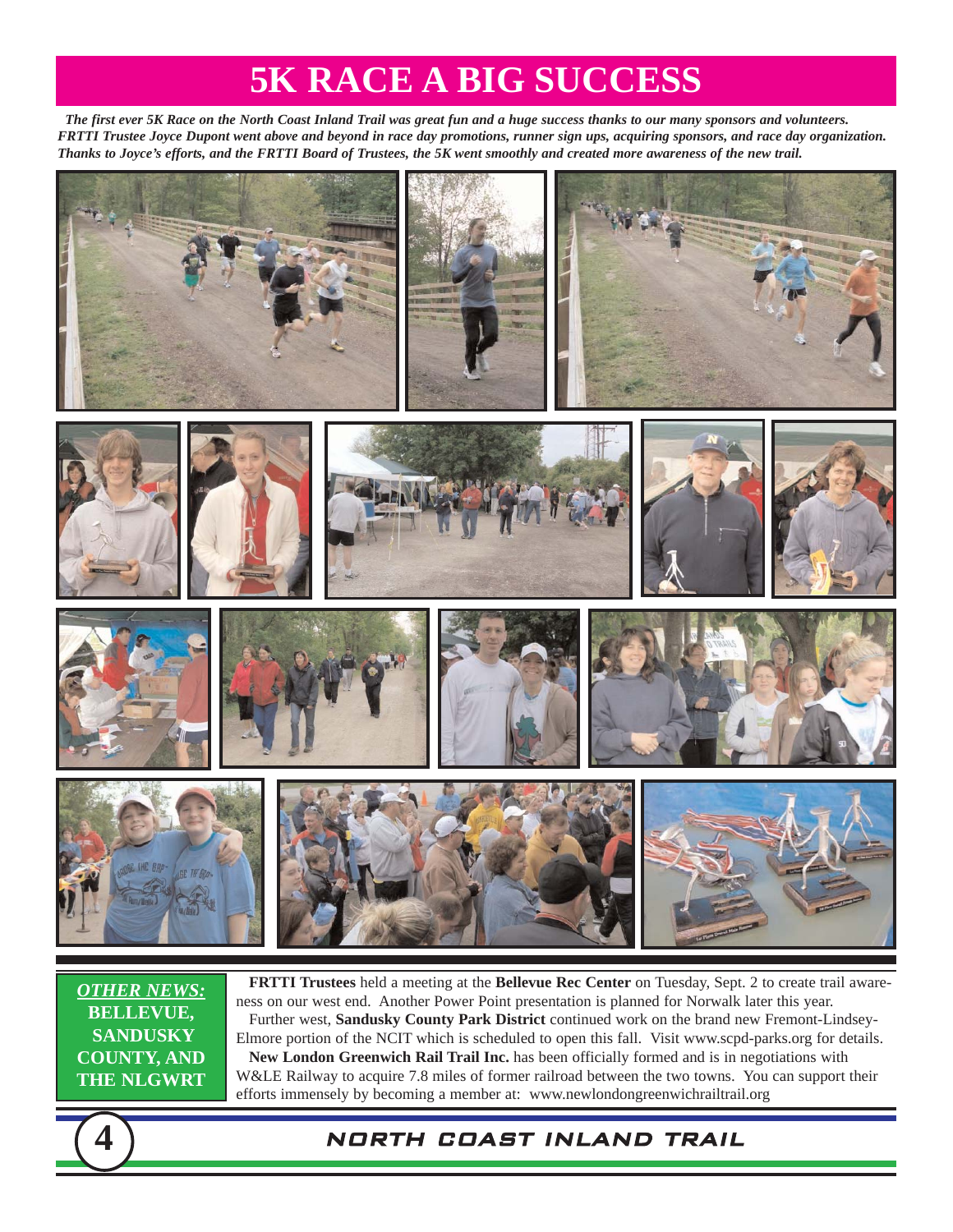### **TELEGRAPH OFFICE...** *chatter on and off the trail* **NEW TRUSTEE**

*"In the period July 2 through August 3, I spent 37 hours on the trail, rode 473.2 miles and encountered 375 people."* - Trail Sergeant Mike Conney on trail bike patrol as submitted in his monthly report.

*"I can't wait for the trail to be completed through Collins. I can't wait to use it... and my property value will go up!"* - Collins resident and adjacent property owner.

*"We are bringing our horses up from Bucyrus on Wednesday to tour the trail, where should we park our big horse trailer? -* Bucyrus Equestrians via the website

*"Any updates on extending the trail to Bellevue? I would like to get involved and someday be able to use the trail to bike to work in Norwalk.*" - Bellevue resident via the website

*"We are planning a trip to your area to ride the bike trail. Please send us a trail brochure and information on lodging and local attractions."* - Bicyclists from Erie, PA via the website





*Police, Fire, Sheriff and EMS personnel arrive and listen to the presentation at the Peru Center Road Trailhead in Monroeville. Many of them are regular runners and bikers on the NCIT.*

Twenty Three members of local police, fire, sheriff and EMS were present at the Safety Forces Day event on the trail on September 15 in Monroeville. FRTTI Trustees hosted the event in effort to educate emergency responders in the event of an ontrail emergency. The presentation covered trail access, spring posts, bridges and culverts and jurisdiction of local agencies.

Trail Patrol Officer Sgt. Mike Conney discussed safety and law enforcement issues and briefed everyone on his experiences on the 1,400 miles he has biked so far in 2008! The event was well received and appreciated by those in attendance. Pocket trail maps were given to all to familiarize themselves with the new and proposed sections.

# *Meet Rick Schaffer*

FRTTI is pleased to announce long time volunteer Rick Schaffer has been elected to the Board of Trustees. Rick and his wife, Robyn and son, Taylor, live in Norwalk and are avid outdoors people. Rick will help with

grant applications, press releases and public relations along with the many hats we all wear as typified by Rick setting posts at Rt. 547 (below). Welcome and a big thanks to Rick.



# **PRESERVING OUR RAILROAD HERI**

#### **PART 1 OF 5:** *THE EARLY DAYS OF THE TOLEDO, NORWALK & CLEVELAND RR*

"*We are happy to announce that the contractors upon our Rail-Road, or a part of them, have arrived, with men, horses, carts, and other implements; so that, in a few days, we may expect to see the entire line from Toledo to the Junction (Grafton) in a state of bustle and progress. Go ahead, say we."*  Norwalk Reflector, September 9, 1851.

Imagine life in Huron County in 1851. Most have never even seen products of the industrial revolution and for many, the steam locomotive is the first such mechanized device they would see. *"We have to-day for the first time, had a view, from our office window of the "Iron Horse," as he snorted and pranced along through the town."* Norwalk Reflector, November 18, 1852.

Our TN&C was part of the original east-west transcontinental between New York and Chicago, and though very significant, its completion at Grafton ("The Junction") was much less heralded than the joining of the Union Pacific and Central Pacific in Promontory, Utah some 16 years later. The line was constructed to serve as a link between Toledo and the Cleveland, Columbus & Cincinnati Railroad at Grafton, hereby giving the TN&C a direct connection to Cleveland. At the time, rail itself was not even being produced yet in the U.S. and the first rails came from England. Norwalk would soon grow into a hub for the TN&C's successors and would feature a large car and locomotive shop complex and the line would see regularly scheduled freight and passenger traffic for over a century. After merging with the Junction Railroad, the line would soon become secondary branch line.

In the next issues we'll take an in-depth look at how the railroad evolved through different companies, hit its zenith, slowly declined and would someday be reborn as a recreational trail and historic treasure for all to enjoy.

*Compiled by Fritz Kuenzel and Joe Mantey.*



*Artifacts and photos from the early TN&C days are almost impossible to find. The photo above (near actual size) shows the front and back of a TN&C baggage tag. Map shows original TN&C line going to Grafton and later Elyria. Map from May 1984 Mainline Modeler.*

**1851** TN&C Railroad construction begins **1852** First train through Norwalk

**1853** TN&C Merges with Junction Railroad and becomes the Cleveland and Toledo Railroad.

**1866** Connection built to Elyria by C&T RR **1869** C&TRR merged into Lake Shore & Michigan Southern. LS&MS Line through Sandusky is rebuilt and becomes THE mainline. The original TN&C line through Norwalk forever becomes a branch line known as "The Norwalk Branch"

**1914** LS&MS becomes part of rapidly expanding New York Central System

**1968** NYCRR and Pennsylvania merge to form Penn Central. PC is nation's largest bankruptcy by 1970. **1976** PC officially abandons the Norwalk Branch

HURON COUNTY'S RECREATIONAL TRAIL **5**